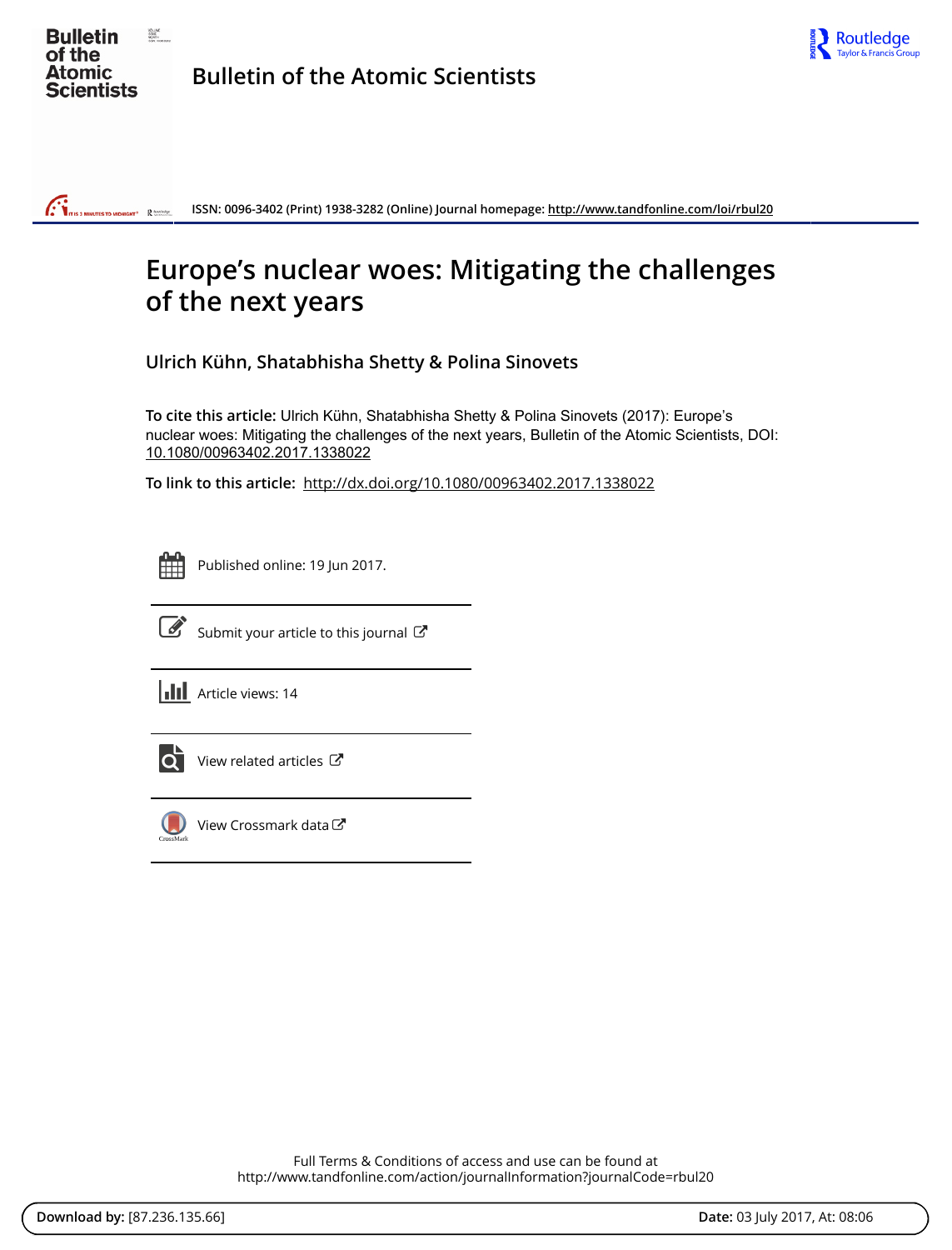Check for updates

# Europe's nuclear woes: Mitigating the challenges of the next years

Ulrich Kühn, Shatabhisha Shetty and Polina Sinovets

#### **ABSTRACT**

As long as the relationship between Russia and the West continues to be confrontational, the urgent task will be to stabilize and manage the confrontation. For NATO, this primarily means balancing deterrence and assurance measures to its easternmost allies without entering a new arms race. NATO should step up its efforts to foster talks with Russia on current military threats and on arms control, possibly by seeking reconstitution of the NATO-Russia Council as a crisis management forum and mechanism for dialog, dealing with dangerous military incidents and better communicating each side's intentions. As for the Intermediate-range Nuclear Forces (INF) Treaty crisis and the interlinked issue of the European missile defense, US officials should consider face-saving options to reassure Russia that Western missile defense installations have no offensive capabilities – provided that Russia convinces the new US administration that it has returned to compliance with the INF Treaty. Over the mid- to long-term, NATO and Russia must initiate a serious and open dialogue about the two core issues at stake – the freedom and sovereignty of states to seek alliance membership and the (contradicting) Russian interest of maintaining a sphere of influence over its "near abroad." A well-prepared conference – akin to the 1975 Helsinki Summit, with various preceding rounds of consultations at ambassadorial level, and including the nonaligned states in Europe – might be a way to kick-start the discussion.

#### **KEYWORDS**

NATO; Russia; nuclear weapons; arms control; deterrence; missile defense; INF Treaty

Over the coming decade, Europe will be faced with a series of difficult challenges in the nuclear realm. The most significant, from which all the others flow, will be managing the nuclear relationship with Russia. Since the start of the Ukraine crisis, relations between NATO and Russia have further deteriorated, with NATO allies expressing concern over Russia's belligerent rhetoric on potential nuclear weapons use. In addition, serious disagreements between the United States and Russia as well as between NATO and Russia over nuclear weapons policies have increased over recent years with many predating the Ukraine crisis. These include Moscow's alleged violation of the Intermediate-range Nuclear Forces (INF) Treaty, Russian exercises involving simulated nuclear weapons use, and the ongoing Russian nuclear modernization program.

The nuclear challenges facing Europe are interconnected. If the West's relationship with Russia continues to be confrontational, the urgent task will be to manage that confrontation. For NATO, this requires striking a balance of deterrence and assurance measures for its allies, while avoiding a new arms race with Russia. Such efforts should include maintaining restraint in the nuclear realm while concentrating on conventional deterrence.

NATO should step up its efforts to foster dialogue to stabilize and manage the current confrontation. This includes dialog about the most contentious issues such as the INF Treaty and missile defense. Such talks could be undertaken in a reconstituted NATO–Russia Council (NRC). But arms control efforts alone will not mend the relationship. In parallel, the core problems underlying the conflict between Russia and the West must be addressed – above all the future of NATO enlargement.

## The renaissance of nuclear signaling

Since the beginning of the Ukraine crisis, Russia has engaged in a variety of dangerous practices under the rubric of "nuclear signaling." Increased patrols of nuclear-capable Russian aircraft, violations of other states' airspace, military incidents with NATO allies and partners, and loose talk about the possible use of nuclear weapons – including statements by President Vladimir Putin and other senior Russian officials highlighting nuclear "resolve" to underscore Russia's status as a global nuclear power – have all raised significant concern in capitals across Europe.

In addition, Russia has continued or stepped up a number of worrisome nuclear policies already in place before the Euromaidan protests in Ukraine: its practice

CONTACT Ulrich Kühn 2 ukuehn@ceip.org © 2017 Bulletin of the Atomic Scientists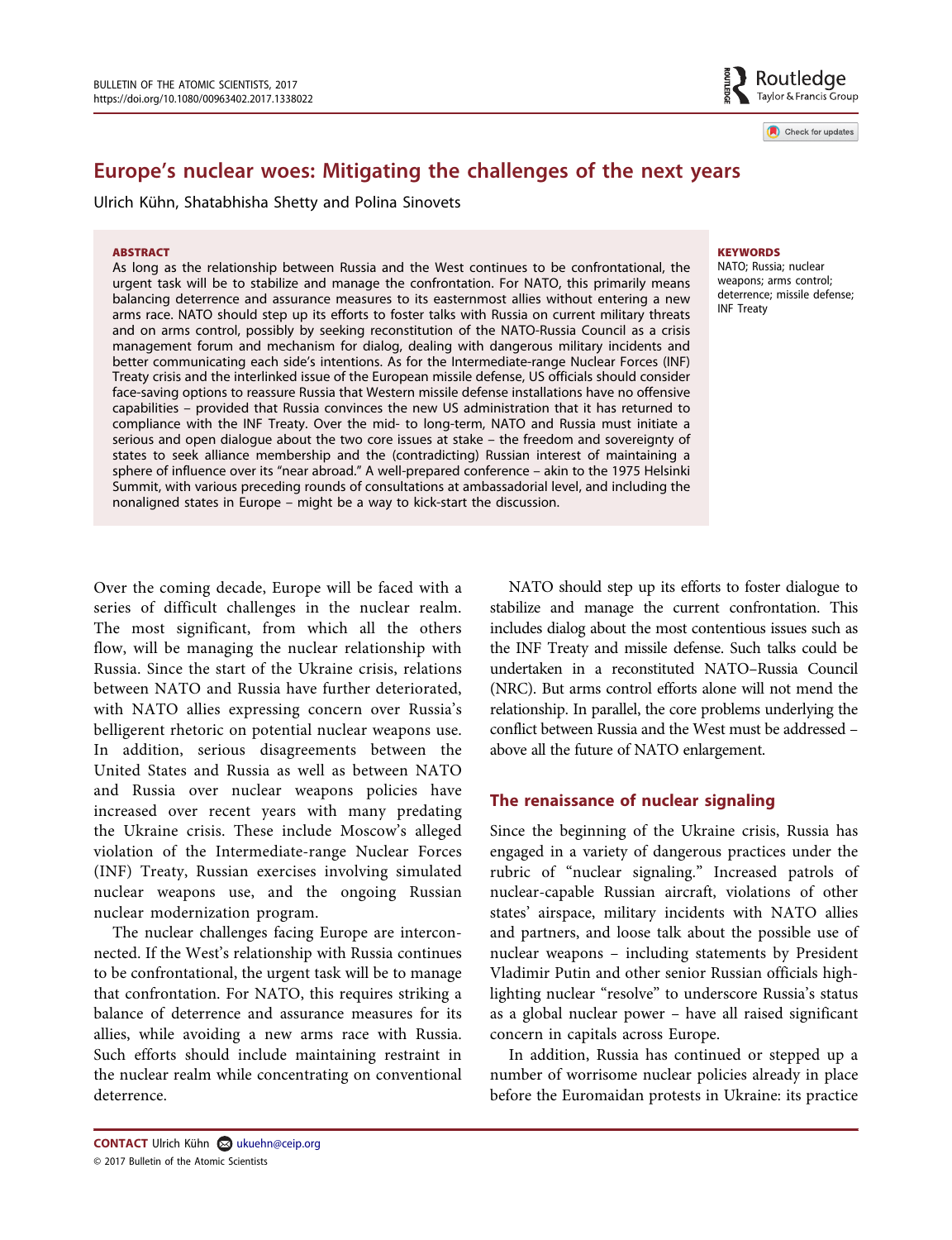of integrated conventional/nuclear military exercises (including simulated nuclear attacks on neighboring states such as Poland); a robust nuclear modernization program in all three legs of Russia's nuclear triad (intercontinental ballistic missiles, strategic nuclear bombers, and strategic nuclear submarines); the maintenance of up to 2,000 tactical nuclear warheads for short-range systems; and (perhaps) an ambiguous, though unconfirmed, doctrine on possible nuclear weapons use to "de-escalate" a conventional crisis.<sup>[1](#page-8-0)</sup>

These policies have three significant implications for Europe. First, they underscore that Russian reliance on nuclear weapons for different policy purposes is unlikely to lessen over the coming years. Second, Russia no longer shies away from high-risk tactics that might ultimately involve its nuclear arsenal to intimidate its neighbors and unnerve NATO. Third, NATO cannot let this go unanswered if it wants to maintain alliance unity and deter Russia from continuing down this dangerous path.

In comparison, NATO's counter-messaging has been modest so far. Initially, one could argue that this was primarily because NATO was unwilling to provoke or escalate the Ukraine crisis, or that NATO is unpracticed in the art of nuclear signaling 25 years after the end of the Cold War. As the NATO–Russia crisis continued, nuclear signaling from NATO and in particular from its most powerful member, the United States, increased. Non-routine long-range flights to Europe of strategic nuclear bombers increased in frequency and were publicized for the first time. $^{2}$  This is significant; NATO rarely publicly disclosed information on its nuclearrelated activities and exercises in the past. $3$  This growing visibility includes the deployment of US nuclear-capable heavy bombers (B-2s and B-52s) to the United Kingdom, which was previously a rare occurrence, and their participation in two NATO exercises in the Baltic States. As well as nuclear counter signaling to Russia, these measures were also intended to provide reassurance to the eastern-flank allies.

Washington in particular undertook further public efforts to demonstrate its commitment to its European partners. This included a statement by General Philip Breedlove, then-Commander of NATO's United States European Command (EUCOM), to the US House Armed Services Committee in February 2015. "The US stands side-by-side with our NATO Allies to provide safe, secure, reliable, and effective nuclear forces to deter aggression against Alliance members […]" Breedlove said, "and as part of Operation Atlantic Resolve, EUCOM has forged a link between STRATCOM Bomber Assurance and Deterrence mis-sions to NATO regional exercises."<sup>[4](#page-8-3)</sup>

He added an even more pointed comment: "Operation Atlantic Resolve uses US access and strategic reach to develop a unified response to revanchist Russia." [5](#page-8-4)

While nuclear signaling has increased on both sides, the readiness levels of NATO's dual-capable aircraft in Europe have only changed marginally since the start of the Ukraine crisis.<sup>[6](#page-8-5)</sup> According to NATO's latest public announcement, it would take weeks for NATO's nuclear forces in Europe to be readied for launch.<sup>[7](#page-8-6)</sup> Russia integrates its conventional and nuclear forces in some military exercises; NATO has shown restraint by not instituting such integration.

For some in NATO, this puts the alliance in an uncomfortable position. On the one hand, not responding to Russia's increased nuclear signaling could be misread by Moscow as a sign of weakness, potentially helping to escalate a crisis with Russia. On the other hand, reacting to Moscow's signaling in kind could as well spur escalation, by heightening the threat Russian policy-makers and military officials might already feel from the conventional military superiority that NATO and the United States hold.

## Readjustment of nuclear doctrines and postures

As a reaction to Russian nuclear signaling, there have been calls for NATO to readjust its nuclear strategy in line with its recently strengthened conventional deterrence and defense posture. $8$  These include calls by former Polish President Lech Walesa in 2014 for Poland to lease nuclear weapons<sup>9</sup> and by the Polish Deputy Defense Minister in December 2015 for the country to participate in NATO's nuclear-sharing arrangement.<sup>10</sup> In December 2015, US Secretary of Defense Ash Carter suggested that NATO planners are at least considering future options for integrated planning and exer-cises for conventional and nuclear forces.<sup>[11](#page-8-10)</sup>

Although the 2014 NATO Summit in Wales reaffirmed that NATO remained a nuclear alliance and would undertake "the most significant strengthening of our collective defense in decades," there were no alterations to its nuclear policy.<sup>[12](#page-8-11)</sup> The 2016 Warsaw Summit presented small but arguably significant changes on nuclear policy with the relevant paragraphs in the Final Communiqué showing a slight hardening of the language, as compared to the 2010 Strategic Concept and the 2012 Defense and Deterrence Posture Review that form the basis of NATO nuclear policy.[13](#page-8-12) Analysis of the 2016 communiqué reveals the reintroduction of the language of "peacetime basing of nuclear forces," which was absent from the 2012 review. The renewed emphasis on US nuclear weapons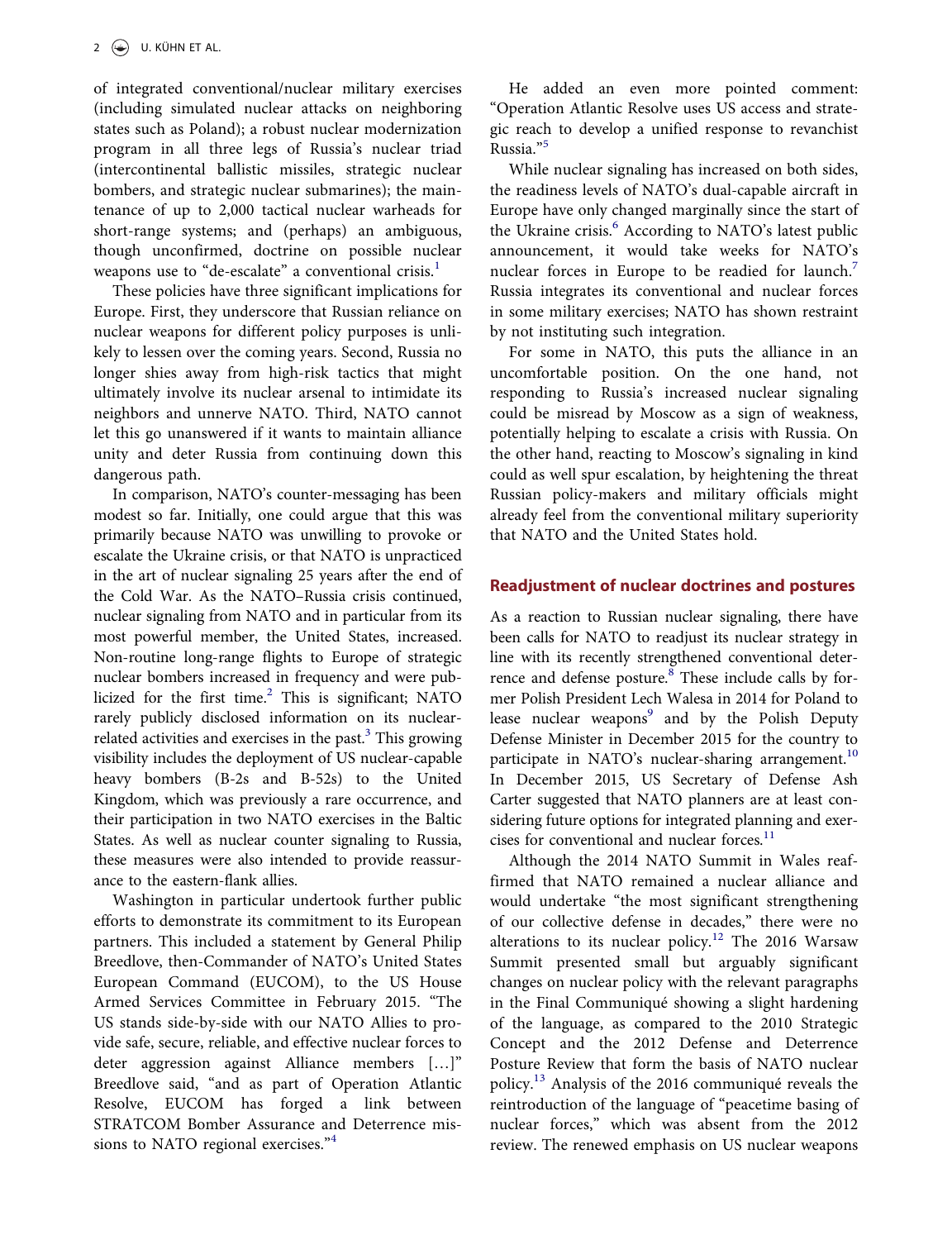The 2010 Strategic Concept stated that "the circumstances in which any use of nuclear weapons might have to be contemplated are extremely remote" [emphasis added]. The Warsaw Communiqué removed the reference to contemplation while placing a slightly stronger emphasis on nuclear deterrence and potential nuclear weapons use.<sup>[15](#page-8-14)</sup> This was designed to demonstrate NATO's resolve, conveying that any use of nuclear weapons, even in a "limited" fashion, would be considered unacceptable. It was also an attempt to deter any Russian use of its alleged "escalate to deescalate" strategy whereby nuclear weapons are used in a limited war to de-escalate a crisis.<sup>[16](#page-8-15)</sup>

Moreover, a new sentence was introduced in the 2016 communiqué, explicitly referencing the strategic nuclear forces of the United Kingdom and France. This could be interpreted as strengthening NATO nuclear deterrence by emphasizing the role of British and French strategic forces as separate centers of decision-making.<sup>[17](#page-8-16)</sup> Although France does not assign its nuclear weapons to NATO or participate in NATO's Nuclear Planning Group, its ambassador participates in the North Atlantic Council (NAC) strategic discussions and would have a say in the language in final communiques issued at the end of NATO summits. France therefore has some influence over what NATO agrees internally and says publically about its nuclear policy and posture.<sup>[18](#page-9-0)</sup>

The UK's nuclear forces are assigned to NATO and it participates in all of NATO's nuclear forums. The UK considers its nuclear weapons not only vital for domestic security but also as part of the alliance's deterrent posture.<sup>[19](#page-9-1)</sup> The British parliament vote in July 2016 to replace its existing submarine fleet ensures that the UK retains its nuclear capability for at least the next 50 years. Barring a dramatic change, this will also mean that these weapons are assigned to NATO for decades.<sup>[20](#page-9-2)</sup>

The 2016 Warsaw Summit language on nuclear policy and use does not significantly depart from the 2010 and 2012 documents, with no announced changes to deployments, basing arrangements of B-61 bombs, or to the interoperability of NATO's conventional and nuclear forces. Yet, NATO's nuclear capabilities are being updated as part of a modernization plan that predates Russia's actions in Ukraine. This takes the form of the US life-extension program for its B-61

tactical nuclear weapons, which are the backbone of NATO's nuclear sharing arrangements in Europe. An estimated 180 B-61 warheads are deployed in six bases in Germany, Belgium, the Netherlands, Italy, and Turkey.<sup>[21](#page-9-3)</sup> These will be replaced by updated B-61-12 precision-guided weapons that have greater accuracy and ability to penetrate the earth including hardened targets. $22$  The warheads in these "modernized" bombs will also allow yields to be varied, to limit collateral damage.<sup>[23](#page-9-5)</sup> Furthermore, the fighter-bombers that these five countries now assign to carry B-61s (if ever necessary) are also in the process of being replaced. A new stealth fighter jet, the Joint Strike Fighter or F35A, is advertised as providing "greater survivability and access" as compared to the older generation of aircraft currently in use. $24$ 

Critics argue that the modernization process could lower the threshold for nuclear use.<sup>[25](#page-9-7)</sup> This line of reasoning holds that the B-61 enhancements will make these weapons more "usable."<sup>[26](#page-9-8)</sup> NATO and Washington reject such claims, arguing that the B-61 life-extension program is simply designed to replace an aging warhead that is reaching the end of its service life. Accordingly, the B-61-12 is not a "new warhead" nor does it provide improved military capability.<sup>[27](#page-9-9)</sup>

Nonetheless, the argument that the B-61 modernization, coupled with the introduction of the F35A, not only prolongs NATO's nuclear assets in Europe but also improves the alliance's targeting capabilities is compelling. Together with the more robust use of nuclear language in Warsaw and the almost complete disappearance of calls to withdraw the B-61 from countries such as Germany or Belgium, this development conveys a clear message: The words and deeds of nuclear deterrence are back in Europe.

This development clouds any prospects for negotiating reductions in non-strategic nuclear arms with Moscow, which had halted even before the Ukraine crisis. Back in 2012, NATO stated that it would look to reduce its stockpile of non-strategic nuclear weapons as long as Russia undertakes reciprocal measures. Discussions were underway at the NRC on how to devise some tentative confidence-building measures in the realm of transparency, but talks then stalled in 2013 to Russian lack of interest. Russia is estimated to have around 2,000 non-strategic nuclear weapons,<sup>28</sup> with most of them reportedly located in the proximity of Russia's borders with EU and NATO countries,<sup>29</sup> and maintains that these are necessary to offset NATO's conventional superiority.[30](#page-9-12) If NATO were to give greater impetus to its forward-deployed assets, Russia would be less inclined to reduce its stockpile and may even move toward modernizing this category of weapons.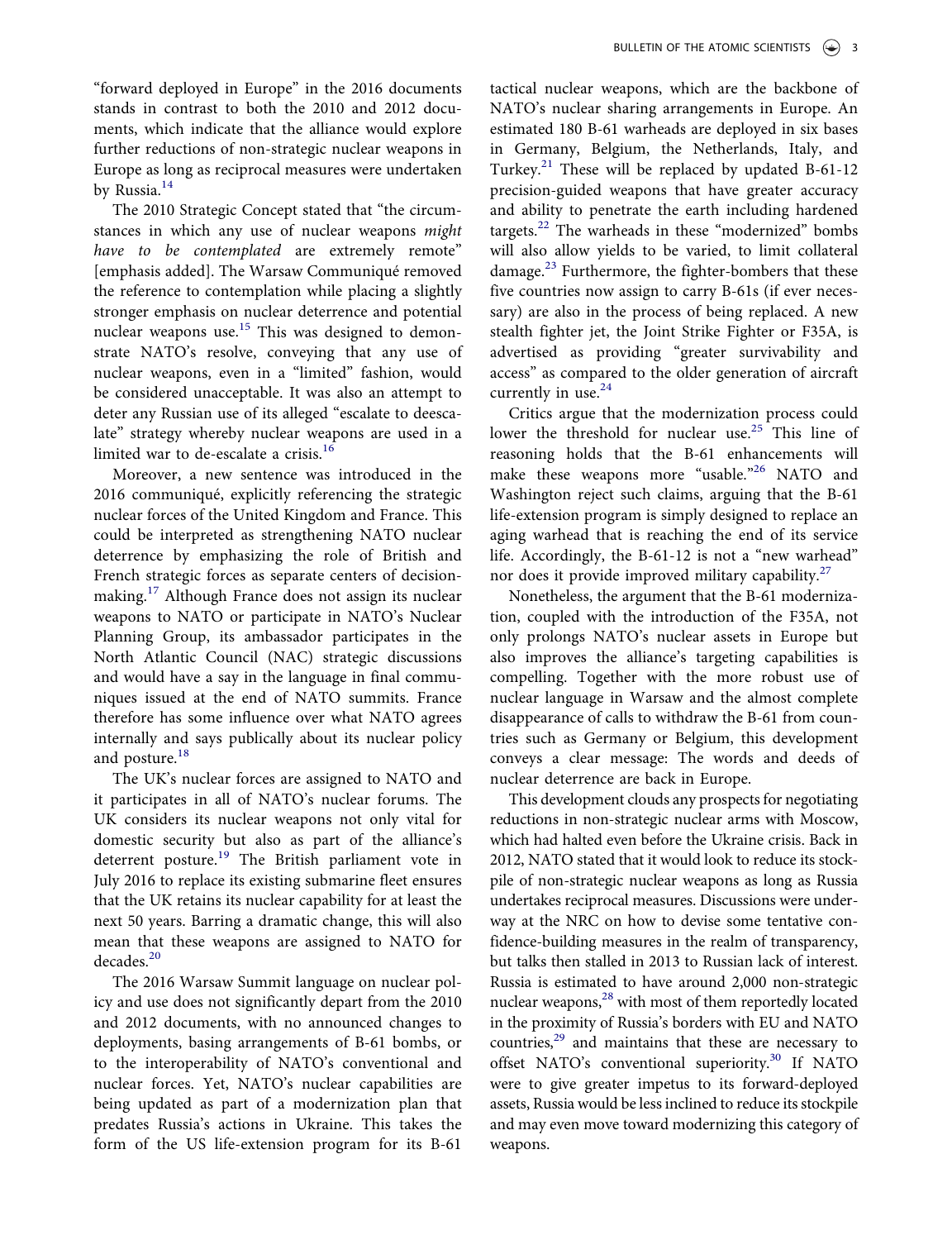Pursuing reductions of non-strategic nuclear weapons with Russia will become even more challenging, because Moscow already argues that its non-strategic nuclear weapons are meant to compensate for its conventional inferiority, not for NATO's nuclear systems in Europe. The existing asymmetry in non-strategic weapons between NATO and Russia may increase if NATO continues to enhance conventional capabilities in Central and Eastern Europe.

#### Missile defense in Europe

Beyond the problematic effects of the modernization of US non-strategic nuclear weapons and Russian nuclear signaling in Europe, the issue of missile defense complicates the nuclear situation in Europe. Recognizing the relationship of nuclear offense and defense to mutual deterrence, the United States and the Soviet Union signed the 1972 Anti-Ballistic Missile (ABM) Treaty, which Moscow hailed as "the cornerstone of the strategic stability."<sup>[31](#page-9-13)</sup> When the United States declared its withdrawal from the ABM Treaty in 2001, in Moscow's view, Washington confirmed suspicions that it was attempting to tip the strategic balance in its favor, posing a direct challenge to Russia's strategic second-strike capabilities.

To make matters worse – from a Russian perspective, at least – the United States under President George W. Bush stepped up its missile defense efforts and agreed to bilateral arrangements with its European allies for the construction of a so-called third site of US missile interceptors in Europe. This site was to be located in Poland and supported by a radar station in the Czech Republic. The Russian response to this development was unequivocally negative, and even though one could argue that the issue of ballistic missile defense was purely bilateral in nature, the political fallout also affected European security and arms control more broadly. The first visible victim of the deteriorating US–Russian relationship was the Conventional Armed Forces in Europe (CFE) Treaty which Russia "suspended" in 2007.<sup>[32](#page-9-14)</sup> After President Obama took office, the United States cancelled the Bush proposal but continued its efforts to create a European missile defense architecture to counter possible missile threats emanating from the south of Europe (meaning Iran). This European Phased Adaptive Approach (EPAA) is composed of land and sea-based Aegis missile defense elements deployed, or under construction, in Romania, Poland, and Turkey as well as on ships in the Mediterranean and the Baltic Seas.

The biggest difference between the Bush administration approach and the EPAA involved the range of missiles that could be targeted; the EPAA was not to have a capability against missiles of strategic ranges (above 5,500 kilometers). Originally, US military planners designed this missile defense system to consist of four sequential phases, one of which – Phase IV – Moscow voiced concern about, because it allowed for the deployment of faster SM-3 IIB interceptors in Poland. According to Moscow, these interceptors would have the potential to intercept even Russian ICBMs[.33](#page-9-15) Also, the Russians criticized the fact that the new X-band radar could see deeply into Russian territory.

But when Washington abandoned Phase IV and decided to limit the deployments to (slower) SM-3 IIA interceptors with non-strategic capabilities, Moscow again expressed its disappointment. The main reason was the absence of an officially defined, legal missile defense framework that would guarantee Moscow the continued integrity of its strategic deterrent. Russia took issue with what it perceived to be the prospect of an open-ended US missile defense architecture in Europe and other parts of the world.

For the Obama administration, such legal guarantee was never a viable option, given the resistance by the US Congress to any "artificial" limits on US missile defenses. So, Moscow resorted to military countermeasures. Aside from citing missile defense as one of the prime drivers for modernizing its aging strategic forces, $34$  Moscow plans to respond to the EPAA by deploying offensive systems in the south and west of its country "to ensure Russia's capability to take out any part of the US [missile defense] system in Europe."[35](#page-9-17) This will include increased deployment of the newest Russian sea-launched cruise missile (SLCM), the Kalibr, which was successfully employed by Russia during its ongoing military operation in Syria. The Kalibr model is most likely of dual-use, meaning that it could be mounted with a conventional or a nuclear warhead, and it has a range between 1,500 and 2,500 kilometers, providing Russia with the potential to strike any target in Europe from its territory. $36$  For now, it is expected that Russia will deploy the Kalibr at its naval bases in Sevastopol and Novorossiysk to hold at risk the southern direction (e.g. the EPAA missile defense site in Deveselu, Romania) and at the naval base in Kaliningrad to be able to target the missile defense site in Poland.<sup>37</sup> This mission could also be supported by the deployment of the latest generation of Russian airlaunched cruise missiles and short-range Iskander missiles in the Kaliningrad oblast. The latter missiles could reach almost all of Poland and parts of Germany.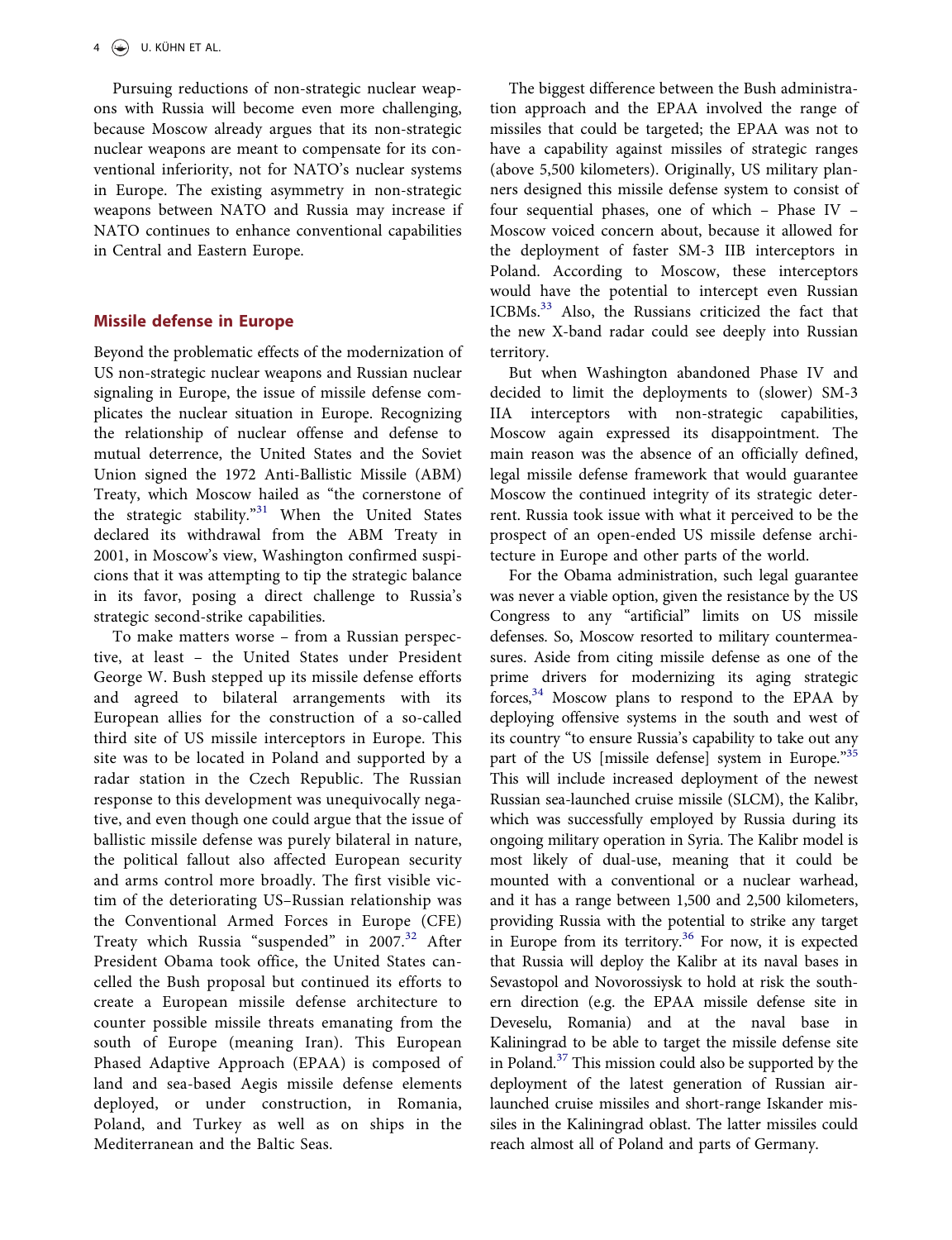The missile defense situation provides Moscow with a convenient, and at some point even reasonable, argument to counter US allegations that Russia has violated INF Treaty. Russian officials often refer to the potential "breach" of the INF Treaty by the United States,  $38$ noting that the EPAA SM-3 vertical launch systems are the same as those used to launch cruise missiles such as Tomahawks from AEGIS-capable ships. In essence, the Russian leadership seems to fear the scenario of a decapitating strike against its command and control posts, using cruise missiles launched from missile defense sites in Romania and Poland.

#### The INF crisis

The most serious nuclear challenge for Europe in the next years could be the lingering crisis over the INF Treaty.[39](#page-10-1) Since 2014, the US government has consistently accused Russia of violating the INF by developing "a ground-launched cruise missile [GLCM] with a range capability of 500 to 5,500 kilometers."<sup>[40](#page-10-2)</sup> On 8 March 2017, General Paul Selva, the vice chairman of the US Joint Chiefs of Staff, told the House Armed Services Committee that "we believe that the Russians have deployed a land-based cruise missile that violates the spirit and intent of the Intermediate Nuclear Forces Treaty."<sup>[41](#page-10-3)</sup> He therewith confirmed earlier reports by the New York Times that "the Russians now have two battalions of the prohibited cruise missile," one deployed at the Kapustin Yar missile test site and the other shifted "from that test site to an operational base elsewhere in the country."<sup>[42](#page-10-4)</sup> Diplomatic efforts to resolve US compliance concerns have yielded no satisfactory outcome. Instead, Russia tabled a number of counter charges related to the US-led Aegis ashore ballistic missile defense program in Europe and the use of drones.<sup>[43](#page-10-5)</sup> Parties to the treaty met at the Special Verification Commission (SVC), the treaty's consultation mechanism, in mid-November 2016.

Several US security experts have issued warnings that the INF crisis could make further arms control endeavors with Russia impossible.<sup>[44](#page-10-6)</sup> These pundits argue that "if a New START follow-on treaty could be negotiated, it would have little chance for US Senate ratification if the INF Treaty compliance issue had not been resolved."<sup>[45](#page-10-7)</sup> Without a follow-on treaty to New START, which expires in February 2021, the US– Russian nuclear relationship would be reduced to a state of almost complete non-transparency and unpredictability. In that case, the only viable option for preserving strategic arms control would be the onetime extension of New START for another five years, which would not require Senate advice and consent. If the non-compliance issues and accusations relating to the INF are not resolved, Cold War and post-Cold War era arms control agreements could well unravel.

Putting arms control concerns aside, the INF crisis could also lead to the reintroduction of intermediaterange nuclear weapons to the European theatre. For this to occur, Russia would officially pull out of the INF Treaty or reliable evidence would be found determining that Russia is in material breach of the treaty, producing and deploying INF-prohibited groundlaunched cruise missiles west of the Urals (as the latest revelations might indicate). This would be a significant game changer for European security, no matter what the Russian intentions, and NATO would come under enormous military and political pressure – with increasing calls for Washington, in particular, to formulate an answer to the Russian deployments. This potential escalation cycle has already led the US Department of Defense to look into possible military options to respond to this scenario.<sup>[46](#page-10-8)</sup> Potential options could range from increasing missile defenses in Europe, over deploying US conventional-armed airand sea-launched cruise missiles (SLCMs), to extreme countermeasures such as developing and deploying nuclear-capable ground-launched Tomahawks, perhaps even launched from modified MK-41 launchers in Romania and Poland under an altered basing arrangement.

To prevent such a scenario, the West would need to know the answer to a simple question: Why would Russia test and perhaps deploy a cruise missile forbidden by the INF Treaty? Even though all answers to this question fall in the realm of speculation at this point, enumerating some possibilities might give indications as to Russian concerns.

One reason Russia might want an intermediaterange capability could involve fear of a decapitation first strike with cruise missiles launched from the two EPAA missile defense sites in Romania and Poland. Another reason might center on hedging: Russian military planners might want a GLCM with INF ranges in place, just in case the United States were to pull out of the  $INF<sup>47</sup>$  $INF<sup>47</sup>$  $INF<sup>47</sup>$  A third – and not inconceivable – reason might be that the INF crisis is yet another political tool to unnerve and threaten NATO. A new Russian intermediate-range cruise missile might be yet another sign of Russian intent to take on the role of an irresponsible and, may be, even unpredictable nuclear power that would be better left alone in its "sphere of influence" in order to avoid possible escalation – that is, it would be a move aimed at inducing the West to effectively accept a Yalta model of dividing lines in Europe.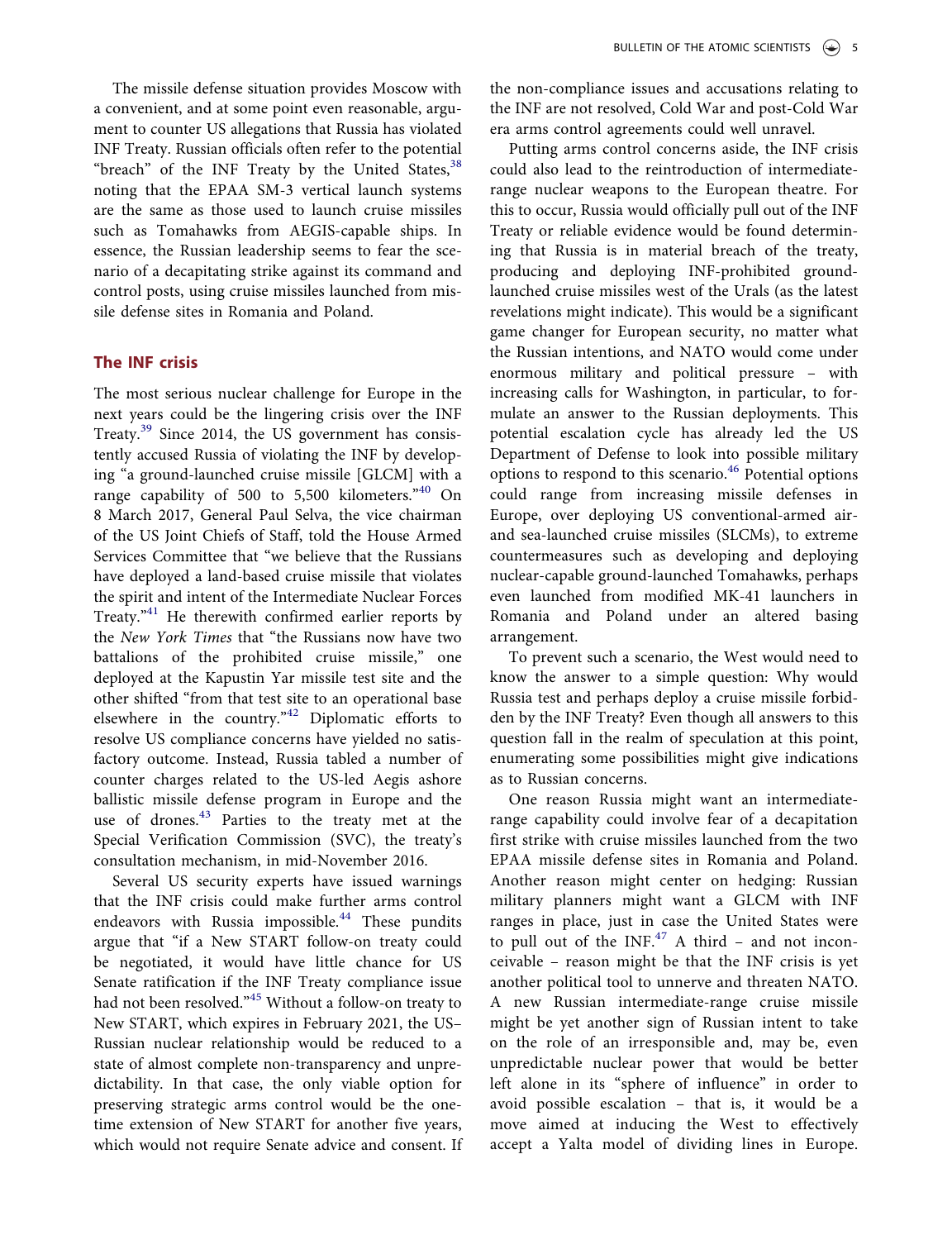Last but not least, the Russian actions might not be related to the European equation at all and might reveal more about Moscow's concerns with regard to its southern neighborhood, including China.

#### Negative effects of Europe's re-nuclearization

Europe is on the brink of a new nuclear era. The post-Cold War period of continued downsizing of nuclear weapons arsenals, together with the policies of devaluing nuclear weapons and postures in Europe, is over. The West and Russia face another round of increased competition and confrontation coupled with deepening mistrust. No quick fix or magical silver bullet will remove the structural problems that afflict the relationship. Instead, the already visible negative effects of these trends will most likely further increase.

To begin with, nuclear disarmament in Europe is moribund, at least in the short term. Responding to Russia's aggressive nuclear posturing by strengthening NATO's nuclear policy would only accelerate the shift away from the post-Cold War trend of reducing the role and number of nuclear weapons in Europe. In broader terms, this shift could cause additional negative repercussions, damaging efforts to reduce the role and salience of nuclear weapons in other parts of the world. In addition, re-nuclearization of Europe would be politically problematic, given that NATO's Western European members face publics and parliaments that do not support a return to Cold War nuclear practices. Ignoring those national majorities would be particularly worrisome in times of populist movements that claim political elites do not care about "ordinary people."

Beyond such general effects, the unfolding military tit-for-tat between Russia and NATO will not only deepen existing mistrust but possibly lead to very real arms race dynamics. One example: mutual nuclear modernization and enhanced reliance on non-strategic weapons. These policies will increase the possibility of misunderstandings between NATO and Russia and ultimately bury the last tentative efforts to effectively reduce the role of nuclear weapons in Europe. In that regard, the inability of both US and Russian administrations to find a mutually satisfactory way to smooth over the challenges arising from missile defense policies has turned the EPAA into one of the most serious stumbling blocks impeding further nuclear reductions. The missile defense dispute between the United States and Russia also serves as an additional driver for Russian nuclear modernization programs.

The INF crisis could have severe consequences for both Europe and Asia. As a worst case scenario, it could ruin the entire remaining system of US–Russian nuclear arms control for years to come and lead to a serious debate amongst NATO members about reintroducing INF-range cruise missiles to the European theater. That's to say, the INF crisis might result in a historical throwback, creating a "nuclear Europe" akin to the early 1980s.

Classical arms control measures will most likely not be sufficient to overcome the political and normative divide separating Russia and NATO. This is primarily for three reasons: Even under best conditions, the changing global order might allow only one more round of bilateral US–Russian nuclear reductions before third parties, such as China, will have to be considered. Also, the gradual deterioration of arms control agreements since the end of the 1990s has stigmatized arms control in both Moscow and Washington, with both sides showing disappointment with the actions of each other. And finally, as Samuel Charap and Jeremy Shapiro note, cases like the INF crisis are unlikely to be resolved as long as the West and Russia do not engage "in addressing the core issue in the dispute, namely the regional order in post-Soviet Europe and Eurasia"<sup>[48](#page-10-10)</sup> [emphasis added].

#### Some recommendations for the next years

In the absence of a larger and long-term effort at addressing the "core issue," and as long as the West's relationship with Russia continues to be confrontational, the urgent task will be to stabilize and manage the confrontation.

For NATO, this primarily means balancing deterrence and assurance measures to its easternmost allies without entering a new arms race prone to dangerous miscalculations. So far, the conventional measures enacted at the 2014 Wales Summit and further supplemented at Warsaw provide credible, flexible, and responsive assurance to allies in Central and Eastern Europe. They could be augmented by some modest additional measures such as the rotational deployment of lightly armed multinational border patrol units for the three Baltic States.

In that vein, NATO allies should recognize that the continuous rotational deployment of multinational forces and equipment is a far more credible deterrent than nuclear weapons. This is demonstrated by the fact that the current deployments of non-strategic nuclear weapons in Europe alone were not able to provide sufficient reassurance of NATO's deterrence capabilities or Article V resolve to members in the East. Allies should therefore continue showing restraint with respect to NATO's nuclear policy and posture, resisting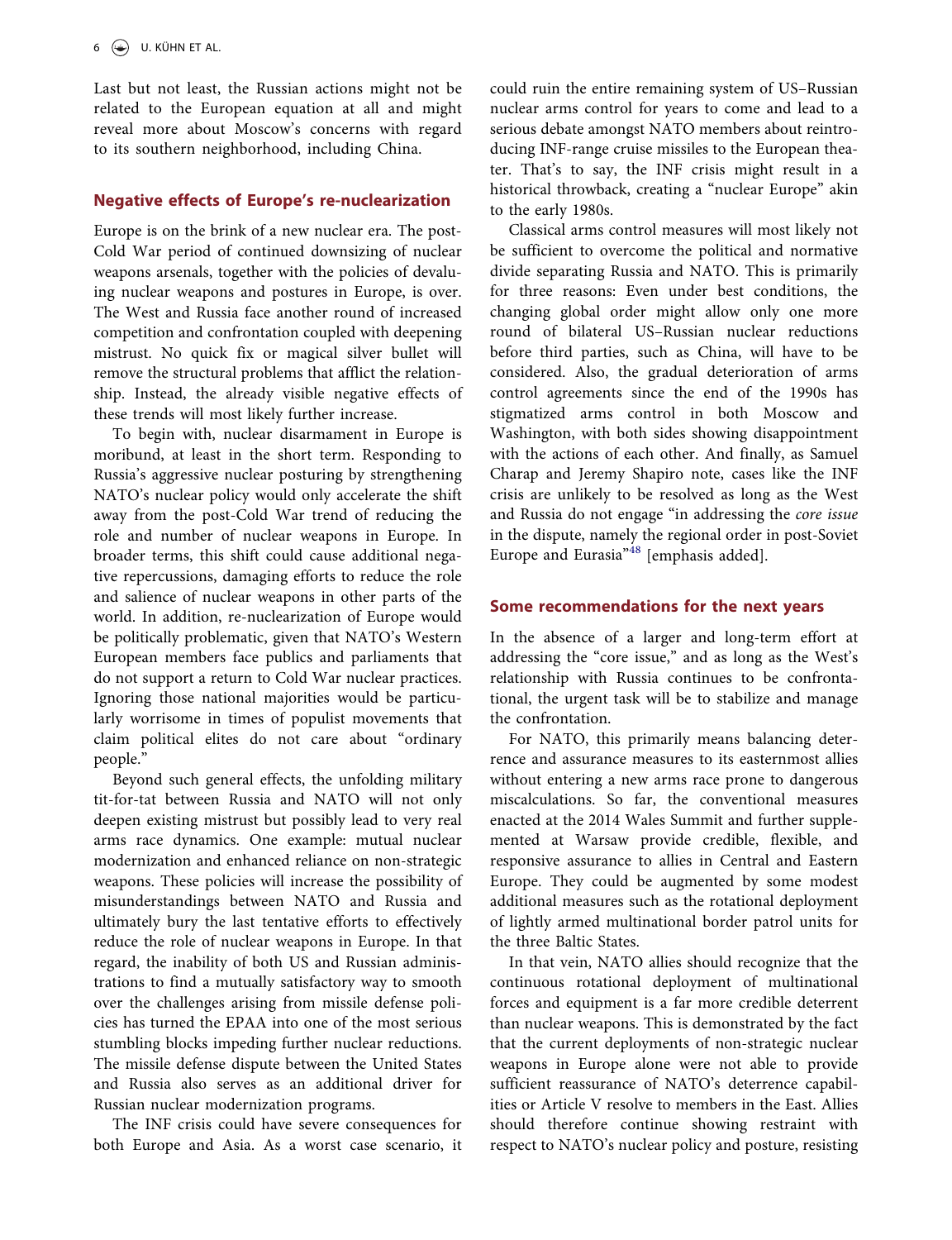calls to abandon NATO's earlier pledge not to deploy or store nuclear weapons on the territories of its newer members<sup>[49](#page-10-11)</sup> or to raise the readiness levels of its nuclear forces in Europe. Instead, NATO and other countries must continue to publically denounce Russian nuclear signaling to ensure that the norm against "loose nuclear talk" isn't permanently undone. Even though the Kremlin might reap internal and external benefits from creating a belt of insecurity and instability along its borders, its leaders must understand that the concomitant strategy of nuclear intimidation bears enormous risks of inadvertent or accidental escalation with NATO – particularly since many of the stabilizing arms control agreements of the Cold War era are not in place anymore.

Even though the time might not be ripe for a serious dialogue about the "core issues" that trouble NATO– Russia relations, NATO should step up its efforts to foster continuing talks on current military threats – and here, arms control has a valid role to play. As a possible measure, the NRC could be reconstituted as a permanent crisis management forum and mechanism for dialogue, dealing with dangerous military incidents and better communicating each side's intentions. Both NATO and Russia must clearly communicate messages to each other to better manage confrontations, avoid misunderstandings, forestall possible military incidents, and de-escalate tensions. One proposal for the NRC would be to institute a NATO–Russia Memorandum of Understanding to manage dangerous incidents akin to earlier Cold War bilateral agreements between the United States and the Soviet Union.<sup>[50](#page-10-12)</sup>

Once the relationship between Russia and NATO stabilizes, future arms control options could include the consolidation of NATO's tactical nuclear weapons into fewer sites in Europe. In light of recent security concerns, removing US nuclear weapons from Turkey should be discussed among all allies, even if the final decision is up to Washington. Also, transparency talks about numbers and locations of US and Russian nonstrategic nuclear weapons could help to build confidence about the other side's capabilities and intent.

Another helpful measure would be reopening the dialogue on mutual nuclear doctrines. This could be done as part of a larger effort to set up a NATO Center of Excellence on Deterrence with the aim of better communicating to Russia and to the citizens of NATO countries the purpose and means of NATO's deterrence posture.

As for the INF crisis and the interlinked issue of the EPAA, US officials should consider options reassuring Russia about the EPAA vertical launchers, for example by making it technically impossible for them to fire tomahawk cruise missiles. This could be augmented with site visits by Russian military personnel, coupled with reciprocal visits of Russian sites for NATO personnel.

To address possible Russian concerns about thirdcountry nuclear and conventional missiles with intermediate ranges, NATO might reconsider an initiative put forward by Moscow in the United Nations framework during the mid-2000s – that is, multilateralizing the treaty. $51$  In this way, both sides could take account of a changing geopolitical landscape, tackling a problem that may no longer be resolvable in a classical bilateral setting.

All the aforementioned options could provide a face-saving solution for Russia – provided that Russia has convinced the new US administration that it has returned to compliance with the INF Treaty. Washington and its European allies need to remind Moscow again and again of the enormous political and security costs involved from potentially abrogating INF; above all, they need to make clear that without INF, further strategic nuclear dialogue might well be doomed to fail, as well.

To avoid such an outcome, it would be helpful if the Trump administration rethought the general US stance toward missile defense. Since the Russians seem to insist on legally binding limits akin to the ABM Treaty, and given the US Senate's likely resistance to such an approach, the new administration should explore other options for a politically binding accord. That's to say, Washington could use one or both of the European missile defense sites as a bargaining chip, if other issues of US interest – such as Ukraine, INF, or the continued intimidation of NATO's easternmost allies by Russia – are resolved to Washington's satisfaction.

Over the mid- to long-term, NATO and Russia must initiate a serious and open dialog about the two core issues at stake – the freedom and sovereignty of states to seek alliance membership and the (contradicting) Russian interest of maintaining a sphere of influence over its "near abroad." So far, both sides are sticking to their maximum positions, even though both suffer from maintaining them. NATO must ask itself if a possible membership of Ukraine, Georgia, or Moldova really increases the security of its members, and whether the prospect of membership really increases the security of the countries in question. Russia should ask herself why almost all states in its direct neighborhood are eagerly looking for the protection of NATO and the United States, and whether the costs of creating a permanent perception of threat along its borders really serve the long-term interest of the Russian people.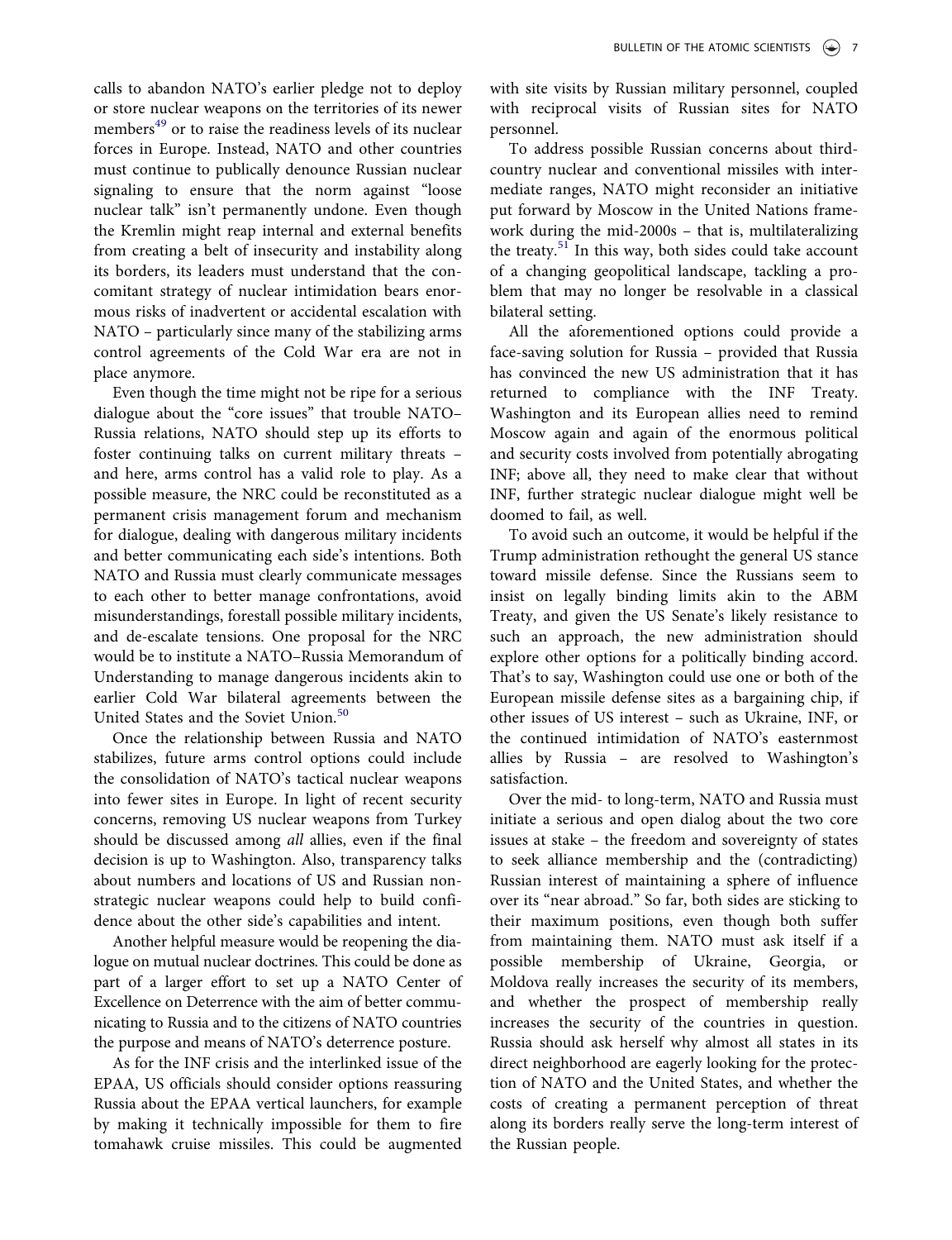$8 \quad \circledast$  U. KÜHN ET AL.

A well-prepared conference – akin to the 1975 Helsinki Summit, with various preceding rounds of consultations at ambassadorial level, and including the nonaligned states in Europe – might be a way to kick-start the discussion. In any case, the West should not fall prey to false illusions that a change in leadership in Russia will simply end the standoff. Any successor to Putin will fight the prospect of further NATO enlargement, as did all his predecessors.

#### Editor's note

This paper was reviewed ahead of publication by Samuel Charap, Senior Fellow for Russia and Eurasia at the International Institute for Strategic Studies.

# Disclosure statement

No potential conflict of interest was reported by the authors.

#### Funding

This article is adapted from a paper funded by N.E.X.T. (Nuclear Experts Talks), a project that brings together young and mid-career professionals from Russia, Europe, and the United States with the aim of formulating new approaches to nuclear arms control and disarmament. This project was supported by a grant from the Heinrich Böll Foundation. In the case of Ulrich Kühn, this research was also supported by the Stanton Foundation.

#### **Notes**

- <span id="page-8-0"></span>1. The unconfirmed Russian strategy of 'escalate to deescalate' implies the limited use of tactical nuclear weapons as a kind of "stop sign" in a crisis where the very existence of the Russian state is under threat. See Sokov, Nikolai N. 2014. "Why Russia Calls a Limited Nuclear Strike 'De-escalation.'" Bulletin of the Atomic Scientists. [http://thebulletin.org/why-russia-calls-limited](http://thebulletin.org/why-russia-calls-limited-nuclear-strike-de-escalation) [-nuclear-strike-de-escalation](http://thebulletin.org/why-russia-calls-limited-nuclear-strike-de-escalation). While this strategy is a matter of debate amongst Western analysts, particularly due to Russian ambiguity, some have pointed out that it is not (anymore) part of any serious Russian strategy. See Oliker, Olga. 2016. Russia's Nuclear Doctrine. Washington: CSIS. [https://csis-prod.s3.amazonaws.](https://csis-prod.s3.amazonaws.com/s3fs-public/publication/160504_Oliker_RussiasNuclearDoctrine_Web.pdf) [com/s3fs-public/publication/160504\\_Oliker\\_](https://csis-prod.s3.amazonaws.com/s3fs-public/publication/160504_Oliker_RussiasNuclearDoctrine_Web.pdf) [RussiasNuclearDoctrine\\_Web.pdf.](https://csis-prod.s3.amazonaws.com/s3fs-public/publication/160504_Oliker_RussiasNuclearDoctrine_Web.pdf)
- <span id="page-8-1"></span>2. In October 2014, as part of the Noble Justification exercises two B-52s flew to Europe. During the Polar Growl exercise on 1 April 2015, four B-52s flew to the Artic and North Sea.
- <span id="page-8-2"></span>3. Durkalec, Jacek. 2015. Nuclear-Backed "Little Green Men:" Nuclear Messaging in the Ukraine Crisis. July 29. Polish Institute for International Affairs. [http://](http://www.pism.pl/publications/PISM-reports/Nuclear-Backed-Little-Green-Men-Nuclear-Messaging-in-the-Ukraine-Crisis) [www.pism.pl/publications/PISM-reports/Nuclear-](http://www.pism.pl/publications/PISM-reports/Nuclear-Backed-Little-Green-Men-Nuclear-Messaging-in-the-Ukraine-Crisis)

[Backed-Little-Green-Men-Nuclear-Messaging-in-the-](http://www.pism.pl/publications/PISM-reports/Nuclear-Backed-Little-Green-Men-Nuclear-Messaging-in-the-Ukraine-Crisis)[Ukraine-Crisis](http://www.pism.pl/publications/PISM-reports/Nuclear-Backed-Little-Green-Men-Nuclear-Messaging-in-the-Ukraine-Crisis).

<span id="page-8-3"></span>4. Breedlove, P. 2015. "Commander, US Forces Europe, Prepared Statement to the House Armed Services Committee." February 25. p. 24. [http://www.eucom.](http://www.eucom.mil/media-library/document/31979/u-s-european-commandposture-statement-2015) [mil/media-library/document/31979/u-s-european](http://www.eucom.mil/media-library/document/31979/u-s-european-commandposture-statement-2015)[commandposture-statement-2015.](http://www.eucom.mil/media-library/document/31979/u-s-european-commandposture-statement-2015)

- <span id="page-8-5"></span>6. "NATO Monitoring Russian Sabre Rattling." 2015. Arms Control Today, May. [https://www.armscontrol.](https://www.armscontrol.org/ACT/2015_05/News-Briefs/NATO-Monitoring-Russian-Saber-Rattling) [org/ACT/2015\\_05/News-Briefs/NATO-Monitoring-](https://www.armscontrol.org/ACT/2015_05/News-Briefs/NATO-Monitoring-Russian-Saber-Rattling)[Russian-Saber-Rattling](https://www.armscontrol.org/ACT/2015_05/News-Briefs/NATO-Monitoring-Russian-Saber-Rattling).
- <span id="page-8-6"></span>7. NATO. 2015. "NATO's Nuclear Deterrence Policy and Forces." [http://www.nato.int/cps/en/natohq/](http://www.nato.int/cps/en/natohq/topics_50068.htm#) [topics\\_50068.htm#.](http://www.nato.int/cps/en/natohq/topics_50068.htm#)
- <span id="page-8-7"></span>8. Lucas, Edward, and A. Wess Mitchell. 2014. Central European Security After Crimea: The Case for Strengthening NATO's Eastern Defenses. Report No. 35, March. [http://cepa.org/sites/default/files/The%](http://cepa.org/sites/default/files/The%20Case%20for%20Strengthening%20NATOs%20Eastern%20Defenses-%20(2).pdf) [20Case%20for%20Strengthening%20NATOs%](http://cepa.org/sites/default/files/The%20Case%20for%20Strengthening%20NATOs%20Eastern%20Defenses-%20(2).pdf) [20Eastern%20Defenses-%20\(2\).pdf.](http://cepa.org/sites/default/files/The%20Case%20for%20Strengthening%20NATOs%20Eastern%20Defenses-%20(2).pdf)
- <span id="page-8-8"></span>9. [http://www.tvn24.pl/wiadomosci-z-kraju,3/walesa](http://www.tvn24.pl/wiadomosci-z-kraju,3/walesa-polska-powinna-wypozyczyc-rakiety-ustawic-i-powiedziec-sprobuj-facet-no-sprobuj.464477.html)[polska-powinna-wypozyczyc-rakiety-ustawic-i-powied](http://www.tvn24.pl/wiadomosci-z-kraju,3/walesa-polska-powinna-wypozyczyc-rakiety-ustawic-i-powiedziec-sprobuj-facet-no-sprobuj.464477.html) [ziec-sprobuj-facet-no-sprobuj.464477.html](http://www.tvn24.pl/wiadomosci-z-kraju,3/walesa-polska-powinna-wypozyczyc-rakiety-ustawic-i-powiedziec-sprobuj-facet-no-sprobuj.464477.html).
- <span id="page-8-9"></span>10. "Poland Considering Asking for Access to Nuclear Weapons under Nato Program." 2015. The Guardian, December 6. [https://www.theguardian.](https://www.theguardian.com/world/2015/dec/06/poland-considering-asking-for-access-to-nuclear-weapons-under-nato-program) [com/world/2015/dec/06/poland-considering-asking](https://www.theguardian.com/world/2015/dec/06/poland-considering-asking-for-access-to-nuclear-weapons-under-nato-program)[for-access-to-nuclear-weapons-under-nato-program.](https://www.theguardian.com/world/2015/dec/06/poland-considering-asking-for-access-to-nuclear-weapons-under-nato-program)
- <span id="page-8-10"></span>11. Secretary of Defense Ash Carter. 2015. "Press Conference by Secretary Carter at NATO Headquarters, Brussels, Belgium." October 8. [http://](http://www.defense.gov/News/Transcripts/Transcript-View/Article/622454/press-conference-by-secretary-carter-at-nato-headquarters-brussels-belgium) [www.defense.gov/News/Transcripts/Transcript-View](http://www.defense.gov/News/Transcripts/Transcript-View/Article/622454/press-conference-by-secretary-carter-at-nato-headquarters-brussels-belgium) [/Article/622454/press-conference-by-secretary-carter](http://www.defense.gov/News/Transcripts/Transcript-View/Article/622454/press-conference-by-secretary-carter-at-nato-headquarters-brussels-belgium)[at-nato-headquarters-brussels-belgium.](http://www.defense.gov/News/Transcripts/Transcript-View/Article/622454/press-conference-by-secretary-carter-at-nato-headquarters-brussels-belgium)
- <span id="page-8-11"></span>12. NATO Secretary General's Annual Report 2014, January 30, 2015.
- <span id="page-8-12"></span>13. The 2012 DDPR and 2010 Strategic Concept form the basis of current NATO nuclear policy.
- <span id="page-8-13"></span>14. "Post-Warsaw Analysis: What NATO Said (or Didn't Say) about Nuclear Weapons." [http://www.nti.org/ana](http://www.nti.org/analysis/articles/post-warsaw-analysis-what-nato-said-or-didnt-say-about-nuclear-weapons/) [lysis/articles/post-warsaw-analysis-what-nato-said-or](http://www.nti.org/analysis/articles/post-warsaw-analysis-what-nato-said-or-didnt-say-about-nuclear-weapons/)[didnt-say-about-nuclear-weapons/.](http://www.nti.org/analysis/articles/post-warsaw-analysis-what-nato-said-or-didnt-say-about-nuclear-weapons/)
- <span id="page-8-14"></span>15. "Nuclear weapons are unique. The circumstances in which NATO might have to use nuclear weapons are extremely remote. If the fundamental security of any of its members were to be threatened however, NATO has the capabilities and resolve to impose costs on an adversary that would be unacceptable and far outweigh the benefits that an adversary could hope to achieve." Warsaw Summit Communiqué, July 9, 2016. [http://www.nato.int/cps/en/natohq/official\\_texts\\_](http://www.nato.int/cps/en/natohq/official_texts_133169.htm) [133169.htm](http://www.nato.int/cps/en/natohq/official_texts_133169.htm).
- <span id="page-8-15"></span>16. See endote 1 above.
- <span id="page-8-16"></span>17. "These Allies' separate centers of decision-making contribute to deterrence by complicating the calculations of potential adversaries." Warsaw Summit Communiqué, July 9, 2016. [http://www.nato.int/cps/](http://www.nato.int/cps/en/natohq/official_texts_133169.htm) [en/natohq/official\\_texts\\_133169.htm](http://www.nato.int/cps/en/natohq/official_texts_133169.htm). This sentence also endorses the deterrent value of the British nuclear weapon system whilst demonstrates its commitment to NATO. This is significant in relation to the recent

<span id="page-8-4"></span><sup>5.</sup> Ibid.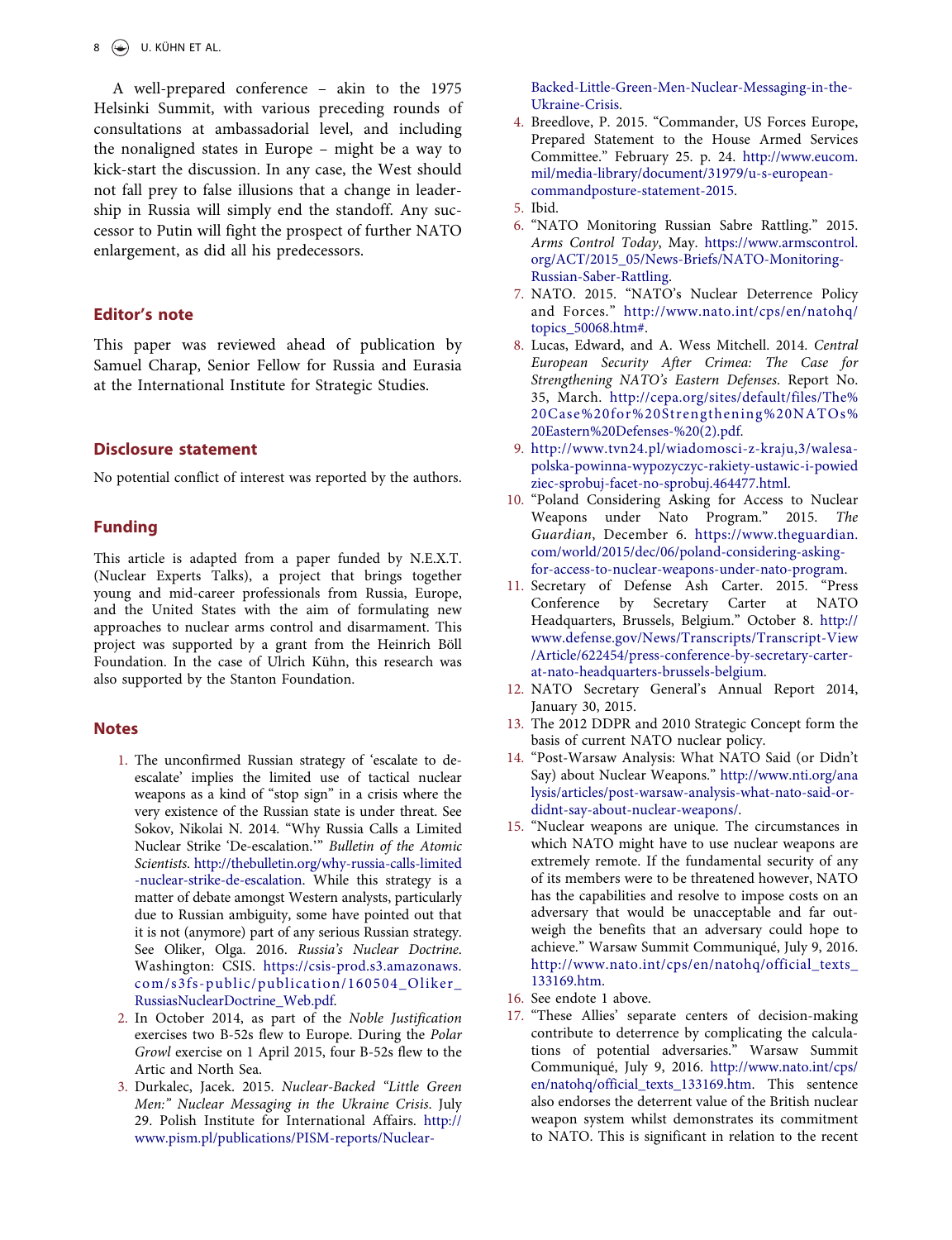Brexit vote to leave the European Union and the concerns over the UK's commitment to Europe more broadly.

- <span id="page-9-0"></span>18. France's own nuclear deterrent has sea-based and airbased components made up of four Le Triomphant ballistic missile submarines (SSBN), four squadrons of fighter aircraft, and a stockpile of approximately 300 nuclear warheads. It is notoriously conservative about nuclear weapons possession both domestically and also within the NATO context and the least "forward leaning" among the nuclear armed states within the alliance.
- <span id="page-9-1"></span>19. "'The nuclear deterrent remains essential in my view, not just to Britain's security, but as our allies have acknowledged here today, to the overall security of the NATO alliance,' said Cameron, who resigned after last month's EU referendum." Britain sets nuclear vote as NATO underlines need for deterrent, Reuters, July 9, 2016. [http://uk.reuters.com/article/uk-nato-summit](http://uk.reuters.com/article/uk-nato-summit-britain-idUKKCN0ZP0DQ) [-britain-idUKKCN0ZP0DQ.](http://uk.reuters.com/article/uk-nato-summit-britain-idUKKCN0ZP0DQ)
- <span id="page-9-2"></span>20. The UK's nuclear force is comprised of four Vanguard class ballistic missile submarines (SSBN) with a total stockpile of 120 warheads.
- <span id="page-9-3"></span>21. NATO does not provide public information on the location or number of the non-strategic nuclear weapons in Europe. Italy and Turkey have taken the decision to purchase the F-35A aircraft which enables these countries to continue to participate in NATO nuclear sharing in Europe. However, Germany is planning to replace its current DCA fleet with non-DCA aircraft, the Eurofighter. Belgium has not yet decided to renew DCA aircraft and in 2013, the Netherlands government passed a motion for a nonnuclear aircraft. This presents possible challenges to continuing the nuclear-sharing arrangements all of the existing hosting countries Europe.
- <span id="page-9-4"></span>22. "Video Shows Earth-Penetrating Capability of B61-12 Nuclear Bomb." [https://fas.org/blogs/security/2016/](https://fas.org/blogs/security/2016/01/b61-12_earth-penetration/) [01/b61-12\\_earth-penetration/](https://fas.org/blogs/security/2016/01/b61-12_earth-penetration/).
- <span id="page-9-5"></span>23. "The B61 Life-Extension Program: Increasing NATO Nuclear Capability and Precision Low-Yield Strikes." [https://fas.org/issue-brief/b61-life-extension-program](https://fas.org/issue-brief/b61-life-extension-program-increasing-nato-nuclear-capability-precision-low-yield-strikes/)[increasing-nato-nuclear-capability-precision-low-yield](https://fas.org/issue-brief/b61-life-extension-program-increasing-nato-nuclear-capability-precision-low-yield-strikes/)[strikes/.](https://fas.org/issue-brief/b61-life-extension-program-increasing-nato-nuclear-capability-precision-low-yield-strikes/)
- <span id="page-9-6"></span>24. To deploy the non-strategic gravity B-61 bombs, Belgium, Turkey, and the Netherlands currently have F-16s and Germany and Italy have PA-200 Tornado aircraft. The decision to replace these aircraft has been and will continue to be contentious in some of the European hosting countries, particularly Germany, the Netherlands, and Belgium. These countries have been managing domestic pressure from their parliaments and publics to remove these weapons and stop their participation in NATO's nuclear sharing arrangement. After the DDPR was agreed, an uneasy consensus was agreed to continue the nuclear mission in Europe. In the coming decade, procurement decisions about new DCAs will still need to be made by Germany, Belgium, and the Netherlands and they, along with Italy and Turkey, will also need to introduce the modernized B-61-12s. This may present difficulties in continuing

the nuclear-sharing mission in the future. Yet, despite the domestic challenges, the forward basing arrangement and deployment of non-strategic nuclear weapons in Europe is likely to continue.

- <span id="page-9-7"></span>25. "B61 LEP: Increasing NATO Nuclear Capability and Precision Low-Yield Strikes." FAS, June 15, 2011. <http://fas.org/blogs/security/2011/06/b61-12/>.
- <span id="page-9-8"></span>26. "General Cartwright Confirms B61-12 Bomb 'Could Be More Useable'." [https://fas.org/blogs/security/](https://fas.org/blogs/security/2015/11/b61-12_cartwright/) [2015/11/b61-12\\_cartwright/.](https://fas.org/blogs/security/2015/11/b61-12_cartwright/)
- <span id="page-9-9"></span>27. "LEPs will use only nuclear components based on previously tested designs and will not support new military missions or provide for new military capabilities. The United States will not develop new nuclear warheads." U.S. Nuclear Weapons Stockpile Life Extension Programs, Fact Sheet, Bureau Of Arms Control, Verification, And Compliance. [http://www.](http://www.state.gov/t/avc/rls/202015.htm) [state.gov/t/avc/rls/202015.htm](http://www.state.gov/t/avc/rls/202015.htm).
- <span id="page-9-10"></span>28. Russia's non-strategic nuclear weapons are reportedly kept in storage, not forward deployed with delivery units.
- <span id="page-9-11"></span>29. Zagorski, Andrei. 2011. Russia's Tactical Nuclear Weapons: Posture, Politics and Arms Control. Hamburg: IFSH, p. 7. [https://www.files.ethz.ch/isn/](https://www.files.ethz.ch/isn/127021/hb156.pdf) [127021/hb156.pdf](https://www.files.ethz.ch/isn/127021/hb156.pdf).
- <span id="page-9-12"></span>30. Although not officially mentioned in Moscow, China is also a great concern for the Russian defense establishment.
- <span id="page-9-13"></span>31. Podvig, Pavel. "Missile Defense and the Myth of Strategic Stability." [http://russianforces.org/podvig/Podvig-Missile](http://russianforces.org/podvig/Podvig-Missile%20defense%20and%20strategic%20stability.pdf) [%20defense%20and%20strategic%20stability.pdf.](http://russianforces.org/podvig/Podvig-Missile%20defense%20and%20strategic%20stability.pdf)
- <span id="page-9-14"></span>32. "Russia Warns Czech Republic, Poland On Missile Defense." [http://www.rferl.org/content/article/](http://www.rferl.org/content/article/1074816.html) [1074816.html](http://www.rferl.org/content/article/1074816.html). Even though missile defense was regularly referred to by Russian decision-makers as a reason for the suspension of CFE, the 2002 decision by NATO not to ratify the Adapted CFE Treaty together with continuing rounds of NATO enlargement had a decisive impact on the Russian decision as well.
- <span id="page-9-15"></span>33. Pifer, Steven. "Will Russia Take 'Yes' for an Answer?" [https://www.brookings.edu/opinions/will-russia-take](https://www.brookings.edu/opinions/will-russia-take-yes-for-an-answer/)[yes-for-an-answer/.](https://www.brookings.edu/opinions/will-russia-take-yes-for-an-answer/)
- <span id="page-9-16"></span>34. Giles, Keir, and Andrew Monaghan. 2014. European Missile Defense and Russia, United States Army War College Press, July. According to Russian sources, the new road-mobile "Yars" and "Yars-M" ICBMs as well as the new "Sarmat" ICBM are designed with the potential to counter and defeat any missile defense system.
- <span id="page-9-17"></span>35. Medvedev. "Statement in Connection with the Situation Concerning the NATO Countries' Missile Defence System in Europe." November 23, 2011. [http://en.kremlin.ru/events/president/news/13637.](http://en.kremlin.ru/events/president/news/13637)
- <span id="page-9-18"></span>36. Levis, Jeffrey. 2015. "Sokov on Russian Cruise Missiles." Arms Control Wonk, August 25. [http://](http://www.armscontrolwonk.com/archive/207801/sokov-on-russian-cruise-missiles/) [www.armscontrolwonk.com/archive/207801/sokov-on](http://www.armscontrolwonk.com/archive/207801/sokov-on-russian-cruise-missiles/) [-russian-cruise-missiles/](http://www.armscontrolwonk.com/archive/207801/sokov-on-russian-cruise-missiles/).
- <span id="page-9-19"></span>37. The Polish site is currently under construction and is planned to be equipped with SM-3 IIA launchers. Its completion is slated for 2018. V Sevastopol pribudut kobrabli s raketami "Kalibr", [https://regnum.ru/news/](https://regnum.ru/news/polit/2012964.html) [polit/2012964.html](https://regnum.ru/news/polit/2012964.html).